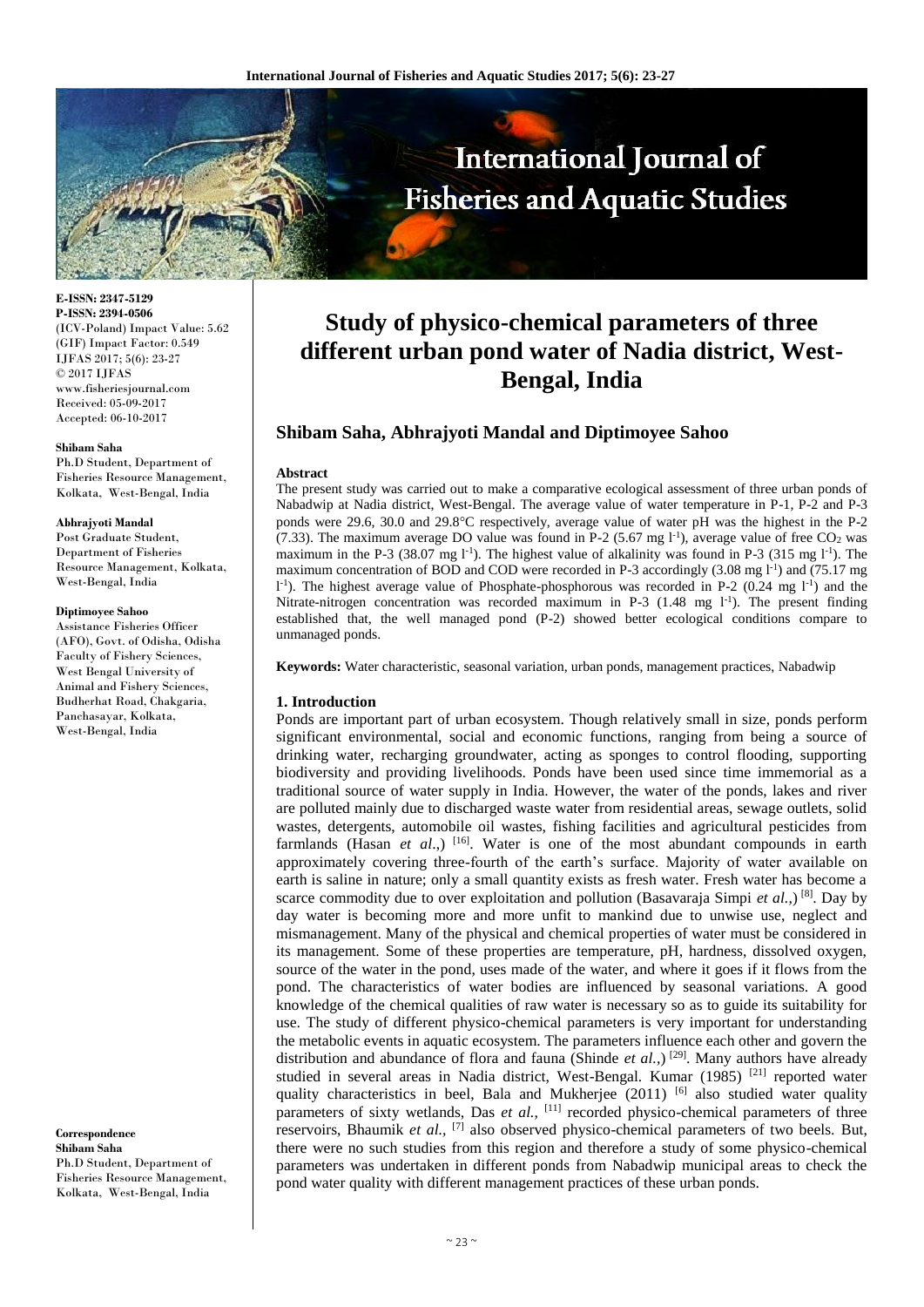## **2. Materials and Methods**

The present study was carried out for a period of six months from January 2017 to June 2017. Three ponds with different management practices were selected to make a comparative ecological study among them. The water bodies identified for the present study are situated within the municipal boundary of Nabadwip, West Bengal. First pond (P-1), Station Road Pond moderately managed is situated near Nabadwip railway station with around  $7000 \text{ m}^2$  area and surrounded by cemented wall. Second pond (P-2), situated at Tegharipara, an earthen well managed pond with  $6500 \text{ m}^2$  area. The third

pond (P-3), namely Gobinda Dighi pond is situated near Royal club, highly unmanaged with  $5600 \text{ m}^2$  area. The water samples were collected fortnightly in the early morning (between 7.30 am to 9.30 am) from each pond. The variations in water parameters such as temperatures, pH, dissolved oxygen, free carbon dioxide, total alkalinity, biological oxygen demand (BOD), chemical oxygen demand (COD), phosphate-phosphorous and nitrate nitrogen were estimated following standard methods (APHA,)<sup>[4]</sup>. General features of the three ponds were provided in the Table 1.

| <b>Features</b>       | P-1                                                         | $P-2$                                                                             | $P-3$                                                               |
|-----------------------|-------------------------------------------------------------|-----------------------------------------------------------------------------------|---------------------------------------------------------------------|
| Area $(m^2)$          | 7000                                                        | 6500                                                                              | 5600                                                                |
| Average Depth<br>(m)  | $5-6$                                                       | $6 - 7$                                                                           | $3-4$                                                               |
| Type of water<br>body | Perennial                                                   | Perennial                                                                         | Perennial                                                           |
| Source of water       | Rain fed, water seepage and<br>surface run off              | Rain fed, water seepage and surface run off                                       | Rain fed, water seepage and surface run off                         |
| Purpose of use        | Domestic purposes, washing,<br>bathing, idol immersion etc. | Bathing without soap, cooking. Vehicle washing<br>and idol immersion not allowed. | Bathing, washing, dumping, domestic<br>purpose, idol immersion etc. |
| Management            | Moderately managed, concrete                                | Well managed, regular cleaning and monitoring,                                    | Unmanaged, no proper cleaning and                                   |
| status                | dyke, fish culture practices.                               | natural earthen dyke, fish culture practices.                                     | monitoring, no such type of fish culture.                           |

# **3. Results and Discussions**

**3.1 Temperature:** The average water temperature of P-1, P-2 and P-3 pond was found to be 29.62, 30.08 and 32.41˚C. The water temperature was found suitable for fish growth due to standing water and relatively small size of those water bodies. According to Welch  $(1952)$  <sup>[36]</sup> smaller the body of water, more quickly it reacts to changes in the atmospheric temperature. This is particularly true for shallow lakes and ponds like in present study (Efford,) [14]. Singh *et al.,* [30] also reported similar kind of limnological parameters in wetlands of 24 south Parganas district of West Bengal.

**3.2 Water pH:** The average water pH was 7.23, 7.33 and 7.32 in P-1, P-2 and P-3 ponds respectively. The magnitude of fluctuation of pH depends on buffering capacity (total alkalinity of water) and rates of photosynthesis, respiration (Boyd)  $[10]$ . Soni and Bhatt  $[32]$  while studying the ecology of an urban pond near Vadodara, Gujarat found an average pH of 7.15 during summer months and 8.3 during monsoon season. The results obtained during the present study are somewhat similar to the above findings. On all the occasion the pH values were above 7.0 except during June in P-1 pond (6.8) and in P-3 pond (6.9).

**3.3 Dissolved Oxygen:** The average DO concentration in the water body P-1, P-2 and P-3 were 4.03, 5.67 and 3.55 mg l-1 respectively. At P-1 pond the DO varied from 3.1 to 5.9 mg l-<sup>1</sup>, in P-2 pond between 4.2 to 7.46 mg  $l^{-1}$  and in P-3 pond it varied between 2.1 to 8.0 mg  $1^{-1}$ . The DO is said to be utilized by microorganisms during decomposition process of organic matter. As P-3 pond is open to all kind of protuberances and an interference including dumping of wastes from nearby areas, the DO might have been utilized by microorganisms towards degradation of the high organic load (Bhatt *et al.,*) [9] thus leading to decrease in DO concentration in the water body. As the P-2 pond is better managed water body compared to others, hence, normal range of DO was found. Nath and Tripathi<sup>[26]</sup> reported dissolved oxygen values in fish ponds of Hanspukur, Malda, Burdwan and Jaipaiguri regions

of West Bengal respectively as 4.8-9.2, 4.1-9.2, 3.7-8.4 and  $4.5 - 9.02$  mg  $1^{-1}$ .

**3.4 Free carbon-dioxide:** In P-3 pond the average free carbon-dioxide value was 38.07 mg l-1 which was significantly higher than P-1 pond  $(27.23 \text{ mg } 1^{-1})$  and P-2 pond  $(14.82 \text{ mg } l^{-1})$ . Carbon-dioxide is subjected to wide fluctuations because of its capacity to combine to Ca, Mg and other elements, its utilization during photosynthetic process and release during respiration of organisms and decomposition of organic matter. According to Goel and Trivedi<sup>[15]</sup>, the increase in organic matter results in high biological and chemical demands, decreasing the DO levels and consequently increasing the free carbon-dioxide. Das [10] while assessing the ecology of a flood-plain wetland of Kalyani, an industrial area of WB, found the maximum  $CO<sub>2</sub>$ to be 40 mg  $1^{-1}$ . Das and Chand  $[12]$  reported similar observations in a community pond in Ganjam district in Orissa. On an average the P-2 pond had the least average free carbon-dioxide level  $(14.82 \text{ mg l}^{-1})$ . This may be due to lesser interventions by outside or nearby people and lesser pollution load.

**3.5 Total Alkalinity:** Alkalinity in most natural water is the function of bi-carbonate and carbonates. Their salt gate hydrolyzed in solution and produced hydroxyl ions. It is also used as a measure of productivity (Hulyal and Kaliwal) [17]. In P-3 pond the average alkalinity value was  $315 \text{ mg } l^{-1}$ , which was significantly higher than P-2 pond  $(145.93 \text{ mg } l^{-1})$  and P-1 pond  $(226.34 \text{ mg } l^{-1})$ . The alkalinity was high during the summer seasons. The month of April showed the highest alkalinity (273 $\pm$ 32.52 mg l<sup>-1</sup>) and (355 $\pm$ 1.41 mg l<sup>-1</sup>) in both P-1 and P-3 pond respectively. It may be due to the concentration of nutrients in water. Adebisi [3] showed alkalinity to be inversely correlated with the water level. The results obtained from the present study were close conformity with the findings of Mishra *et al.*, <sup>[23]</sup> and Arya *et al.* <sup>[5]</sup>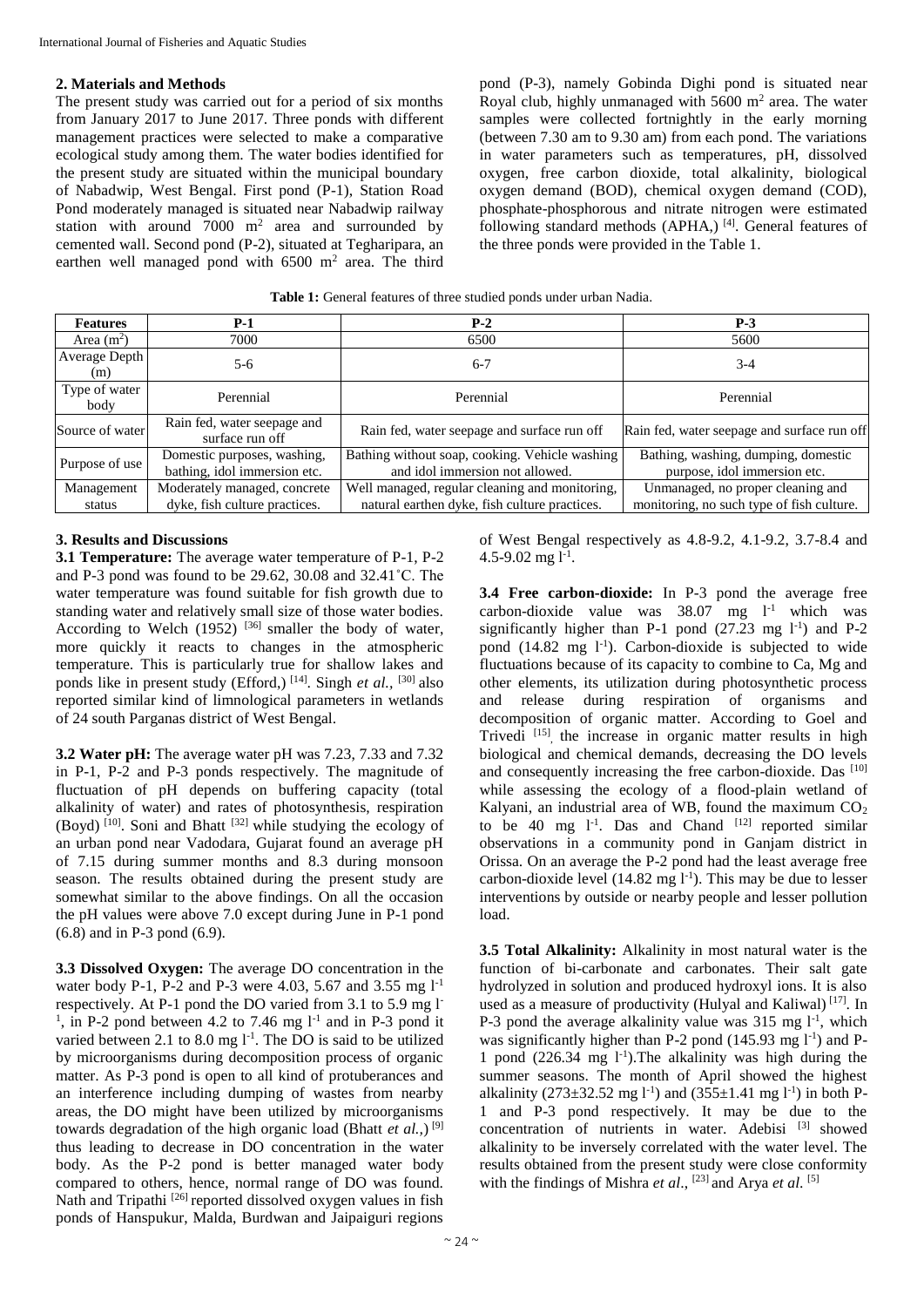**3.6 Biological Oxygen Demand (BOD) and Chemical Oxygen Demand (COD)**: Biological Oxygen Demand gives an idea of the quantity of bio degradable organic present in an aquatic system, which is subjected to aerobic decomposition by microorganisms. Chemical Oxygen Demand is the measure of the oxygen equivalent of the organic matter contained of the water i.e., necessary for oxidation by a strong chemical oxidant  $(APHA)$ <sup>[4]</sup>. These are the reliable parameters for judging the extent of pollution in water (Mishra and Saksena  $[24]$  and Singh *et al.*,)  $[31]$ . In the present study the average value of BOD was  $3.08 \text{ mg } l^{-1}$  in P-3 which was significantly higher than P-1  $(0.96 \text{ mg l}^{-1})$  and P-2  $(1.13 \text{ m})$ mg l-1 ). Varghese and Naik [31] observed an average BOD value of  $3.8 \text{ mg}$  l<sup>-1</sup> while conducting the hydro biological study of a domestically polluted water body. The average COD values in the water body P-1, P-2 and P-3 were 56.85, 58.43  $\&$  75.71 mg l<sup>-1</sup> respectively. The highest concentration of BOD and COD in P-3 may be due to the establishment of human colonies, markets at the bank of the pond which are responsible for adding domestic sewage (Mohan *et al.,* [25] and Sharma *et al.*, <sup>[28]</sup>). This study also revealed a higher value of COD with respect to BOD in all three water bodies, which was in agreement with Zanoni<sup>[37]</sup> who reported that the COD values higher than BOD when organic matter contains a large amount of biological resistant substance. The BOD of unpolluted water is less than  $1.00 \text{ mg } l^{-1}$ , moderately polluted water 2.00 to 9.00 mg  $1<sup>-1</sup>$  while heavily polluted water has BOD more than  $10.00$  mg  $1^{-1}$  (Adakole) <sup>[2]</sup>. The BOD in different months in P-3 fluctuated between 0.9 and 6.2 mg  $1^{-1}$ 

indicating the pond status as moderately polluted. The status of other two ponds is unpolluted.

**3.7 Phosphate Phosphorus:** Phosphorus is always available in the forms of phosphate in natural waters and is considered as one of the limiting nutrient causing eutrophication leading to extensive algal growth. The higher concentration of phosphorus is indicative of pollution (Mishra and Saksena,)  $[24]$ . The phosphate concentration above 0.5 mg  $1^{-1}$  indicates pollution (Jain *et al.*,)<sup>[19]</sup>. The average phosphate phosphorus concentration in the water body P-1, P-2 and P-3 was 0.23, 0.24 and 0.18 mg  $1^{-1}$  respectively. The lower values of these nutrients in water phase may be due to the reason that large amount of nutrients are accumulated and locked by macrophytes and thus removed from the circulation (Acharjee *et al.,*)<sup>[1]</sup>.

**3.8 Nitrate-Nitrogen:** In the present study the average nitrate-nitrogen concentration in the water body P-1, P-2 and P-3 were  $1.28$ , 1.46 and  $1.48$  mg  $1<sup>-1</sup>$  respectively. Nitrate value was higher in winter and lower in summer in all three ponds under study. Hutchinson [15] observed similar trend and suggested that in summer denitrifying bacteria break up nitrates into nitrites and ammonia. In winter, however, the activities of these bacteria goes down (Kaur *et al*.,) [20] resulting the higher value in winter in these two water bodied P-2 and P-3. Kumar and Bohra <sup>[22]</sup> also pointed out the higher concentrations of nitrate due to entry of pollutants.



**Fig 1:** The monthly mean variation in water pH



 $\overline{9}$ 8 Dissolved Oxygen (mg l-1)  $\overline{7}$ 6 5  $\blacksquare$  Pond 1  $\overline{4}$  $\blacksquare$  Pond2 3  $\blacksquare$  Pond3  $\overline{2}$  $\mathbf{1}$  $\overline{0}$  $\mathbf{1}$  $\overline{2}$ 3  $\overline{4}$ 5 6 Months (January to June)

**Fig 2:** The monthly mean variation in water Temperature **Fig 3:** The monthly mean variations in water DO water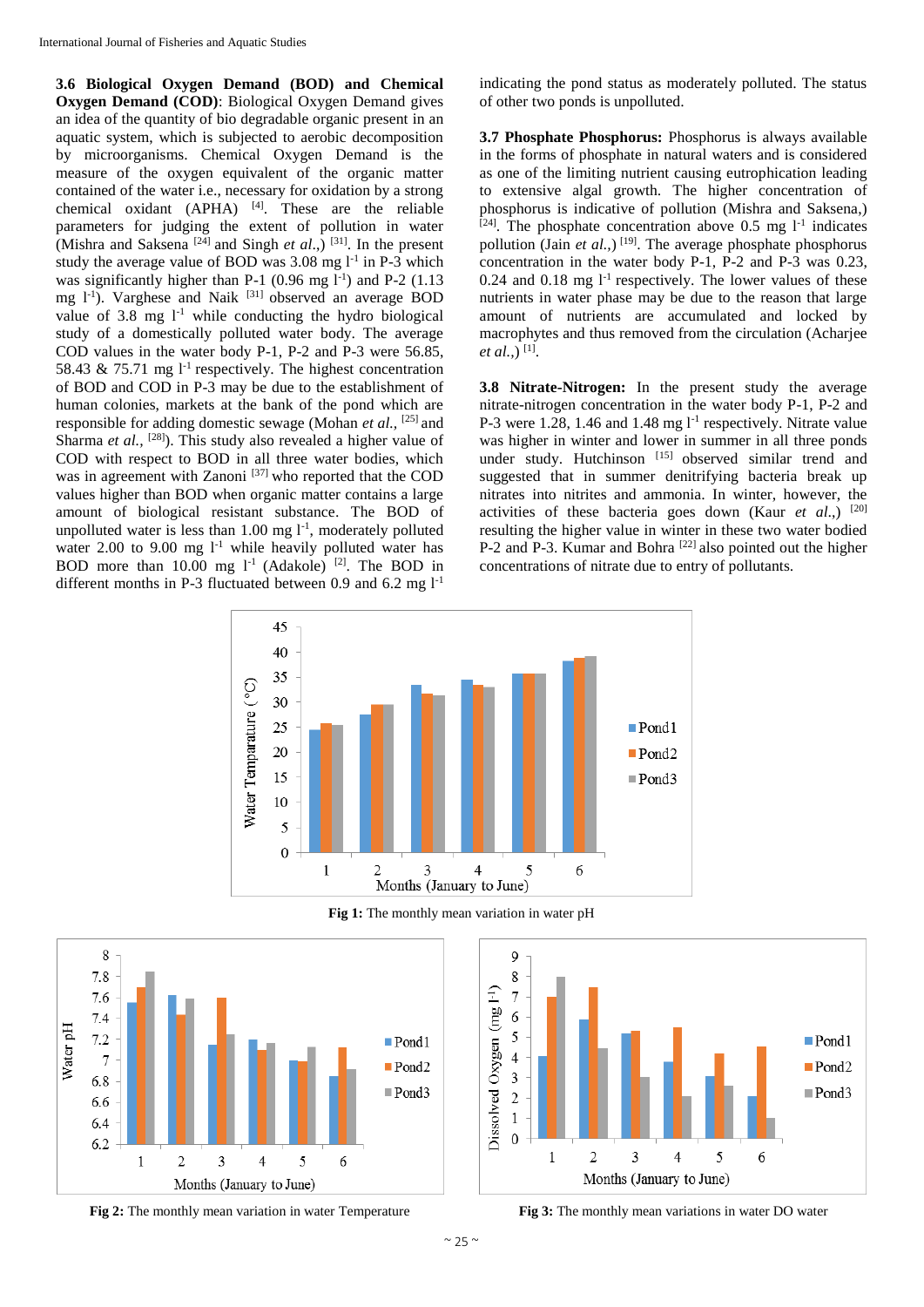

**Fig 4:** The monthly mean variation in free carbon dioxide



**Fig 5:** The monthly mean variation in water water Alkalinity



**Fig 6:** The monthly mean variation in BOD







**Fig 8:** The monthly mean variation in phosphate phosphorus

## **4. Conclusion**

In the light of present findings it can be inferred that there is a clear cut differences in the physico-chemical parameters of experimental water bodies. Most of the water quality parameters including water pH, Free CO<sub>2</sub>, Alkalinity, Phosphate Phosphorus, Nitrate-Nitrogen, COD, were highest in P-3 and lowest value of DO and BOD was also recorded in P-3. So, from the overall study, it can be concluded that the health status of P-3 is significantly inferior. The reason may be due to high level of anthropogenic activity and poor maintenance of this water body. After studying all the parameters, it can be concluded that the ecological condition of P-2 is better than P-1. The reason may be due to the better management practices like no idol immersion, no washing of utensils, clothes and vehicles etc. by the society's people.

# **5. Acknowledgements**

The authors are thankful to the Dean, Faculty of Fishery Sciences, Panchasayar, Chakgaria, Kolkata, West Bengal for providing necessary facilities to conduct the study.

# **6. References**

- 1. Acharjee B, Dutta A, and Choudhury M. Role of physicchemical parameters in the evaluation of productivity of Dighali Beel, Assam. Environment and Ecology. 1999; 17(2):274-279.
- 2. Adakole JA. The effects of domestic, agricultural and industrial effluents on the water quality and biota of Bindare stream, Zaria - Nigeria. Phd Thesis*,* Department of Biological Sciences, Ahmadu Bello University, Zaria, Nigeria. 2000; 256.
- 3. Adebisi AA. The physico-chemical hydrology of a tropical seasonal upper Ogun river. Hydrobiol. 1980; 79:157-165.
- 4. APHA. Standard methods for the examination of water and wastewater, 21<sup>st</sup> Ed. American Public Health Association, Washington, DC, USA. 2005; 1-55, 2-90, 4-180, 5-65, 10-153.
- 5. Arya SK, Raikwar V, Dhaka M, Minakshi A. Physicochemical Analysis of Selected Surface Water Samples of Laxmi Tal (Pond) in Jhansi City, UP, Bundel Khand Region. Central India Journal of Experimental Sciences. 2011; 2(8):01-06.
- 6. Bala G, Mukherjee A. Physico-Chemical properties of sediments and their role in the production process of some wetlands of Nadia District, West Bengal. Journal of Environment and Sociobiology. 2011; 8(2):253-256.
- 7. Bhaumik U, Das P, Paria T. Impact of plankton structure